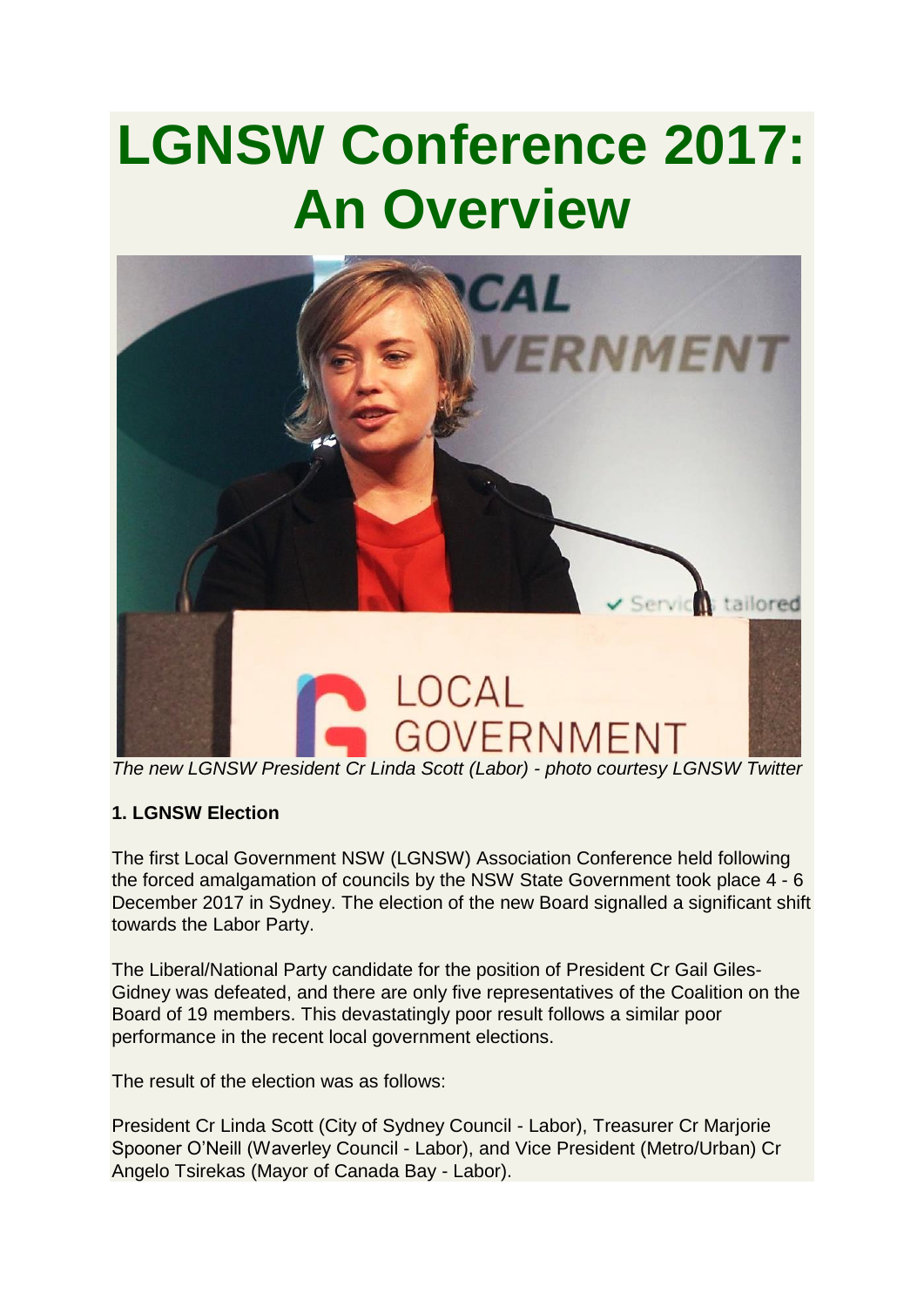Cr Lindsay Brown (Eurobodalla Shire Council) Vice President (Rural/Regional).

Directors (Metropolitan/Urban)

Karen McKeown (Labor), Mazhar Hadid (Liberal), Julie Griffiths (Labor), Khal Asfour (Labor), George Greiss (Liberal), Lesley Furneaux-Cook and Michael Regan.

Directors (Rural/Regional)

Darriea Turley (Labor), Phyllis Miller (Nationals), Marianne Saliba (Labor), Ruth Fagan (Nationals), Ben Shields (Liberal), Rod Kendall and Paul Harmon.

## **2. Motions Carried**

Anger felt by councils and their communities over forced amalgamations and that their views had been ignored by the Government no doubt contributed to the carriage of motions 82 and 85:

#### **Lack of consultation by State Government with local government** - Motion 82

That Local Government NSW lobbies the Minister for Local Government for improved consultation with the local government sector, so that prior to the introduction into Parliament of any legislation affecting the sector, that the State Government consults and engages with LGNSW.

#### **Binding referendum on amalgamations** - Motion 85.

That NSW Local Government's policy on amalgamations includes the requirement that where an amalgamation with one or more councils is proposed there be a binding referendum in each council area asking voters if they want their council to be amalgamated or not. In order for an amalgamation to go ahead, each council area would need to achieve a majority vote in favour of the amalgamation.

This reflects the recently defeated Bill passed by the Upper House on the same idea [Local Government Amendment \(Amalgamation Referendums\) Bill 2017;](https://www.parliament.nsw.gov.au/bills/Pages/bill-details.aspx?pk=3368) to allow individuals to vote on amalgamations and for their voices to count.

Communities wanting their chosen council back may take heart in the statement released this week by the Save Our Councils Coalition (SOCC) President Brian Halstead:

*Our aim in the next twelve months is to build our organisation and continue to show amalgamations do not work, support those seeking de-amalgamation and take action on all the other threats to local democracy coming from this Government.*

The introduction of legislation by the State Government mandating local planning panels (IHAPs) which are effectively controlled by the State, is seen by many as a continuation of the Government's attack on local councils and local democracy.

This resulted in motion 4 being strongly supported and carried: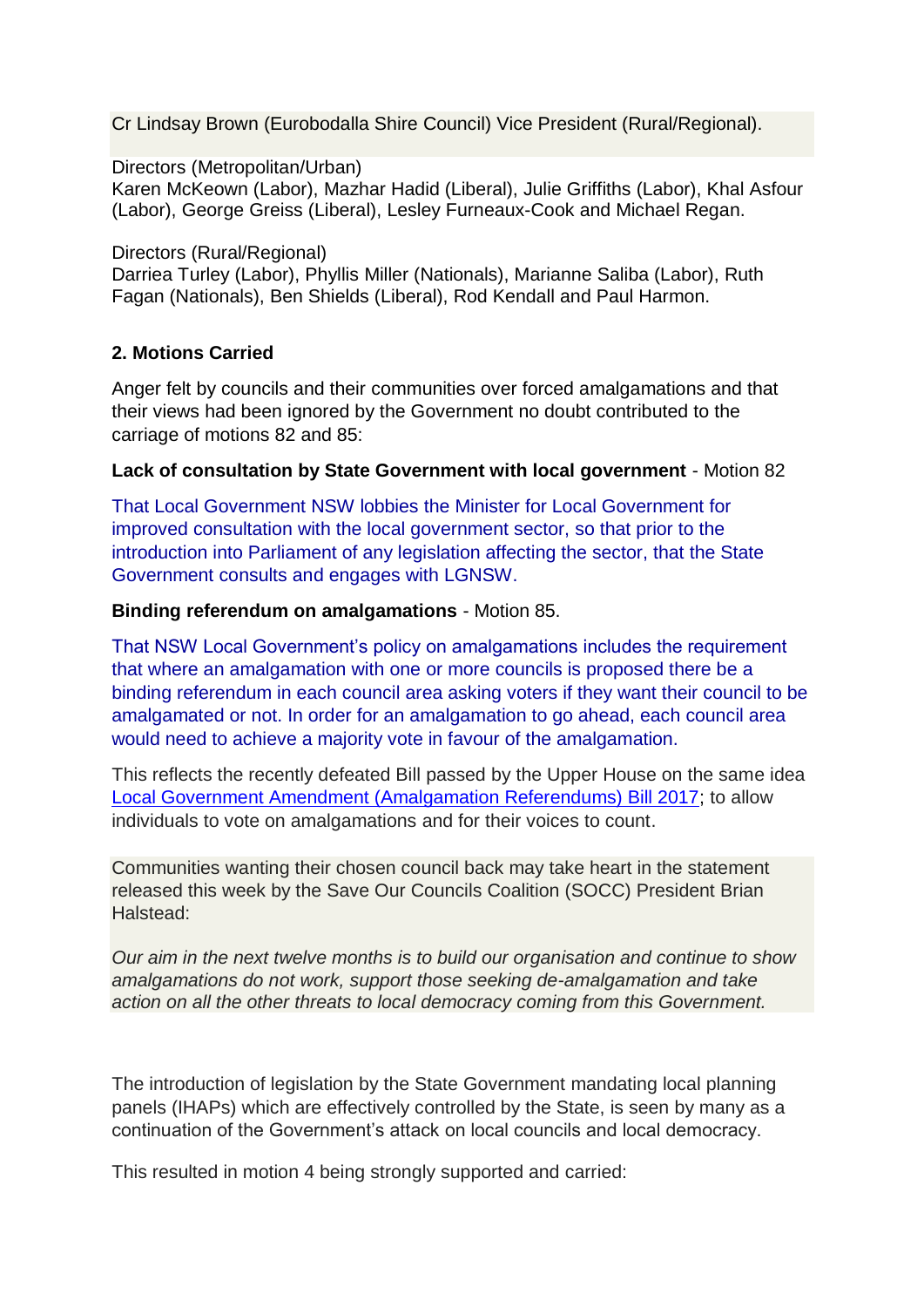# **Mandatory Independent Hearing and Assessment Panels (IHAPs)** - Motion 4.

1. That Local Government NSW campaigns with NSW councils against the State Government takeover of planning powers through IHAP legislation.

2. That Local Government NSW calls on the NSW Parliament to revoke legislation that mandates Independent Hearing and Assessment Panels (IHAPs) for all councils in Sydney and Wollongong.

For the full LGNSW 2017 Conference Record of Decisions see [\(PDF, 314KB\)](https://www.lgnsw.org.au/files/imce-uploads/90/RECORD-OF-DECISIONS-2017-LGNSW-Conference-Final.pdf)



*Delegates at the NSW Local Government Conference held in Sydney Dec 2017*

# **3. Ministers Addresses**

1. The Acting Premier John Barilaro was jeered and heckled when trying to sell the Government's decision to allocate 2 billion dollars to knock down and rebuild two stadiums in Sydney, a sentiment many NSW residents are echoing by signing a [Petition](https://www.change.org/p/premier-berejiklian-stop-nsw-government-wasting-2b-rebuilding-sfs-olympic-stadiums/fbog/46631690?recruiter=46631690&utm_source=share_petition&utm_medium=facebook&utm_campaign=autopublish&utm_term=psf_combo_share_initial.combo_new_control_progress_110217winners) started by Peter FitzSimons, which generated 140,072 supporters within 7 days.

2. The Minister for Local Government (and Environment) Gabrielle Upton focused in her address on the broadcasting of council meetings and making that mandatory. She refused to answer any questions.

The NSW Government is releasing a draft Model Code of Meeting Practice for consultation with the sector. It is intended for there to be a uniform set of meeting rules for councils across the state to help ensure "more accessible, orderly, effective and efficient meetings".

The Government has already released a new draft Model Code of Conduct, sections of which are causing controversy.